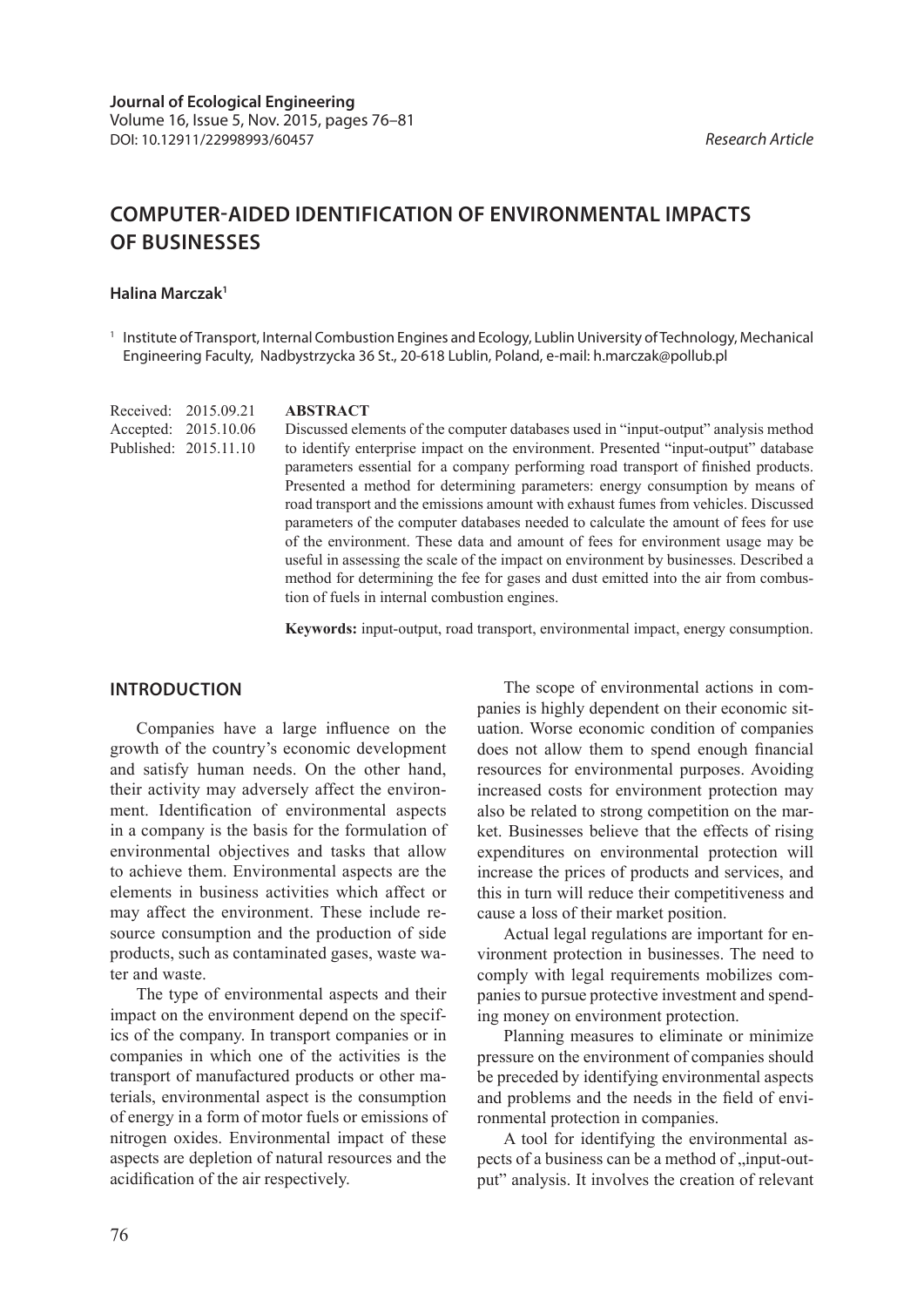databases, preferably computer ones. The next step is the analysis of the data focused on defining the elements of company's activities that cause environmental problems and require changes in order to minimize their negative impact on the environment.

The research objective of the article is to present theoretical data sets collected in computerized databases as tools to help identifying the environmental impacts of a company engaged in road transport of goods.

# **INPUT-OUTPUT ANALYSIS FOR A ROAD TRANSPORT COMPANY**

A tool that determines the elements of business activities (environmental aspects) that may cause impact on the environment and the extent of this impact is the method of "input-output analysis". It involves determining the inputs of an activity involving a kind of consumed natural resources, energy and other substances, and also outputs, which include the effects of activities in a form of finished products, services and by-products. The elements of input and output activities in the road transport of finished goods are presented in Figure 1.

Another step is to create sets of figures related to the established input and output elements. The ..input - output" datasets should be collected and analysed systematically for a considered time interval, e.g. a month or a quarter. The execution, based on the collected data, calculations, analyses and reports will be much easier with computer databases. It is advised to create the following computer databases:

a database of "input-energy" concerning energy consumption,

- a database of "input materials and products" containing information relating to the consumption of raw materials other than energy and materials necessary to conduct a business,
- a database of "output-products" containing information about quantity of produced basic products and by-products; the base necessary for production,
- a database of "output-other effects" about the effects of non-production activities; the base needed for service companies or companies whose one of activities is transportation of finished products,
- database "output-material by-products" containing information about the amount of byproduct, such as waste, waste water, gaseous pollutants, dust, other substances,
- database "output-non-material by-products" about the amount of the energy emitted, e.g. noise, vibrations, waste heat, electromagnetic radiation.

A list of ,,input-output" parameters of databases which are essential for a company engaged in road transport of goods is shown in Figure 2.

Numerical value of energy consumption in road transport can be determined according to the relationship:

$$
Z_e = Z_{pal} \cdot WE_{pal} \tag{1}
$$

where:  $Z_{e}$  – energy gained from burning motor fuel, MJ;

 $Z_{pol}$  – motor fuel consumption during the assessed period, in dm<sup>3</sup> (for liquid fuel) or  $m_n^3$  (for gas);

 $W E_{pal}$  – the energy value of the fuel in MJ/ dm<sup>3</sup> (for liquid fuel) or in  $MJ/m<sub>n</sub><sup>3</sup>$  (for gas).

Energy values of motor fuels are given in the regulation on non-price evaluation criteria man-



**Figure 1.** Input and output elements in the road transport of goods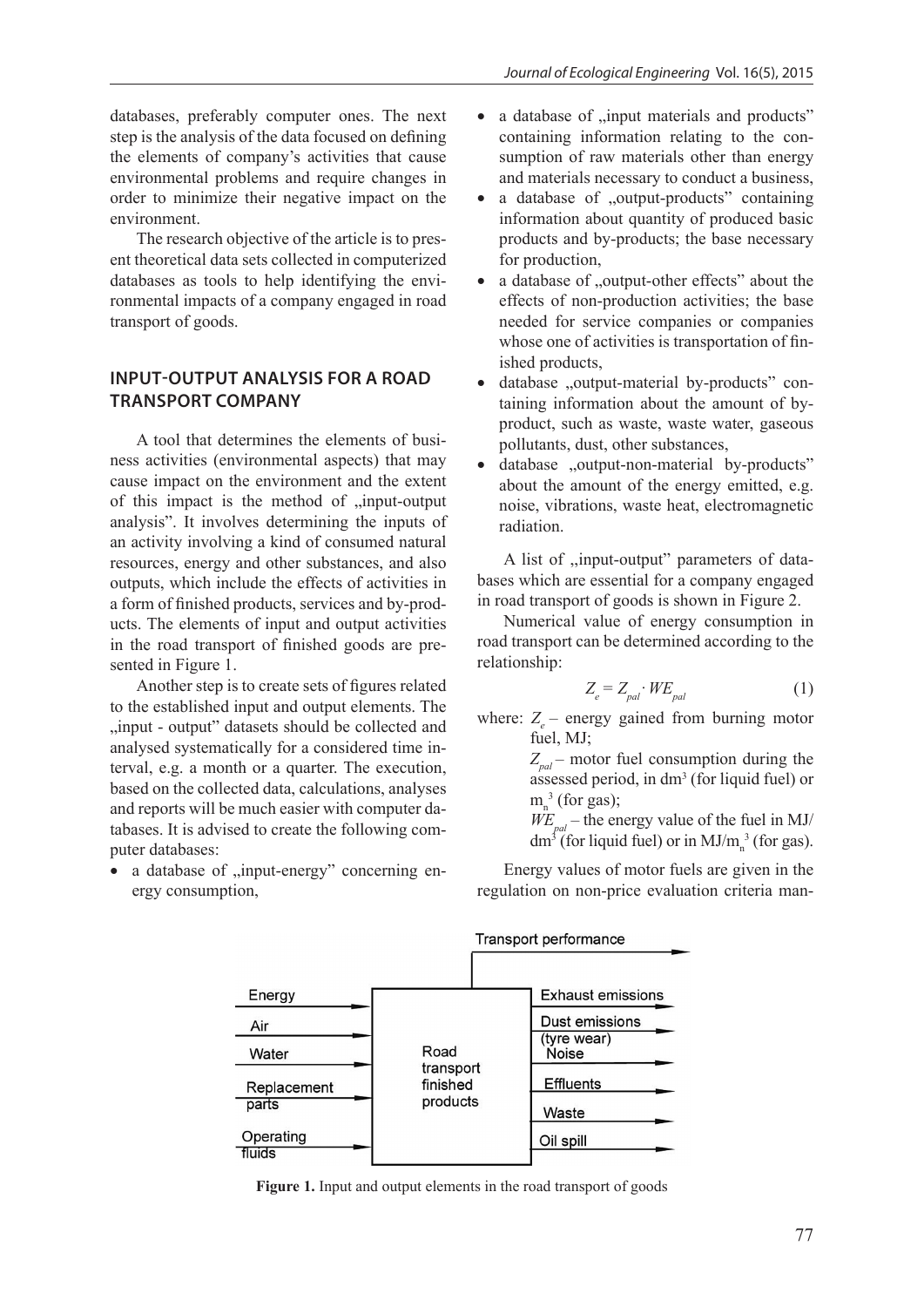datory for certain types of public procurement [5]. When assessing the impacts of a company on the environment one should take into account the share of biofuels in overall consumption of motor fuels. This parameter should be a component of the database "input-energy". Furthermore, this database should contain data on energy consumption from the power grid. The decrease in electricity consumption from the grid will be undoubtedly influenced by the use of energy saving bulbs in company's venues.

The result (environmental impact) of the consumption of petroleum transportation fuels is the reduction of non-renewable natural energy resources. The extent of the environmental impact in this area is indicated by the amount of fuel consumption.

The data in the database  $\mu$ input – raw materials" include the amount of consumed surface water, underground water, including water supplied from the network, water for consumption, sanitary water and water used for washing vehicles if the company has a truck wash, the number of spare parts (components) and fluids and other consumables divided into those that can be renewed and recycling and the other, the number of tires purchased with indication of their quality, for example tires with lower rolling resistance.

In the output data an important place is occupied by the information on the effects of the activities. The effect of operations in the transport of finished products is the amount of transported goods.

Environment will be influenced by such activities of a transporting company as emissions from exhaust gas components: nitrogen oxides  $(NO<sub>x</sub>)$ , carbon monoxide  $(CO)$ , sulphur dioxide  $(SO<sub>2</sub>)$ , hydrocarbons (HC) and carbon dioxide  $(CO<sub>2</sub>)$  emissions of PM10 dust, emitted into surface water or soil or sewage system, waste water containing organic materials (petroleum, detergents), production of solid and liquid waste, noise emission, waste heat from the exhaust and events accompanied by spilling fluids or property damage. The quantitative data in this area should be contained in databases  $\omega$ , output – material byproducts" and "output – non-material by-products" respectively.

Emissions of  $NO<sub>x</sub>$ , CO, HC, PM10 from exhaust gases from a vehicle type can be defined with the formula:

$$
E_i = p \cdot W_{ei} \tag{2}
$$

where:  $i$  – the type of exhaust component

 $E_i$  – emission component *i*, g

*p –* mileage, km

 $W_{el}$  – indicator component of *i* element g/km.

| Input                                  | Output                                                |
|----------------------------------------|-------------------------------------------------------|
| A. Energy                              | A. Effects of activities:                             |
| A1. Obtained from combustion process:  | - road transportation                                 |
| - solid fuels                          |                                                       |
| - liquid fuels                         |                                                       |
| - gaseous fuels                        |                                                       |
| A2. From the energetic grid            |                                                       |
| B. Raw materials and consumables:      | B. Material by-products:                              |
| - spare parts (components)             | - gaseous exhaust components                          |
| - fluids and consumables               | - particulates in the exhaust                         |
| - underground water from water systems | - dust from the abrasion of tires                     |
| - water from groundwater sources       | - total sewage                                        |
| - surface water                        | - sewage discharged to the sewerage network           |
|                                        | - sewage discharged to receivers                      |
|                                        | - total waste                                         |
|                                        | - hazardous waste and other                           |
|                                        | - waste recovered in the company                      |
|                                        | - waste transferred for recovery, including recycling |
|                                        | - waste disposed of in a company                      |
|                                        | - waste for disposal                                  |
|                                        | C. Non-material by-products:                          |
|                                        | - noise, vibration                                    |
|                                        | - waste heat                                          |

Table 1. "Input-output" parameters of databases essential for a road transport company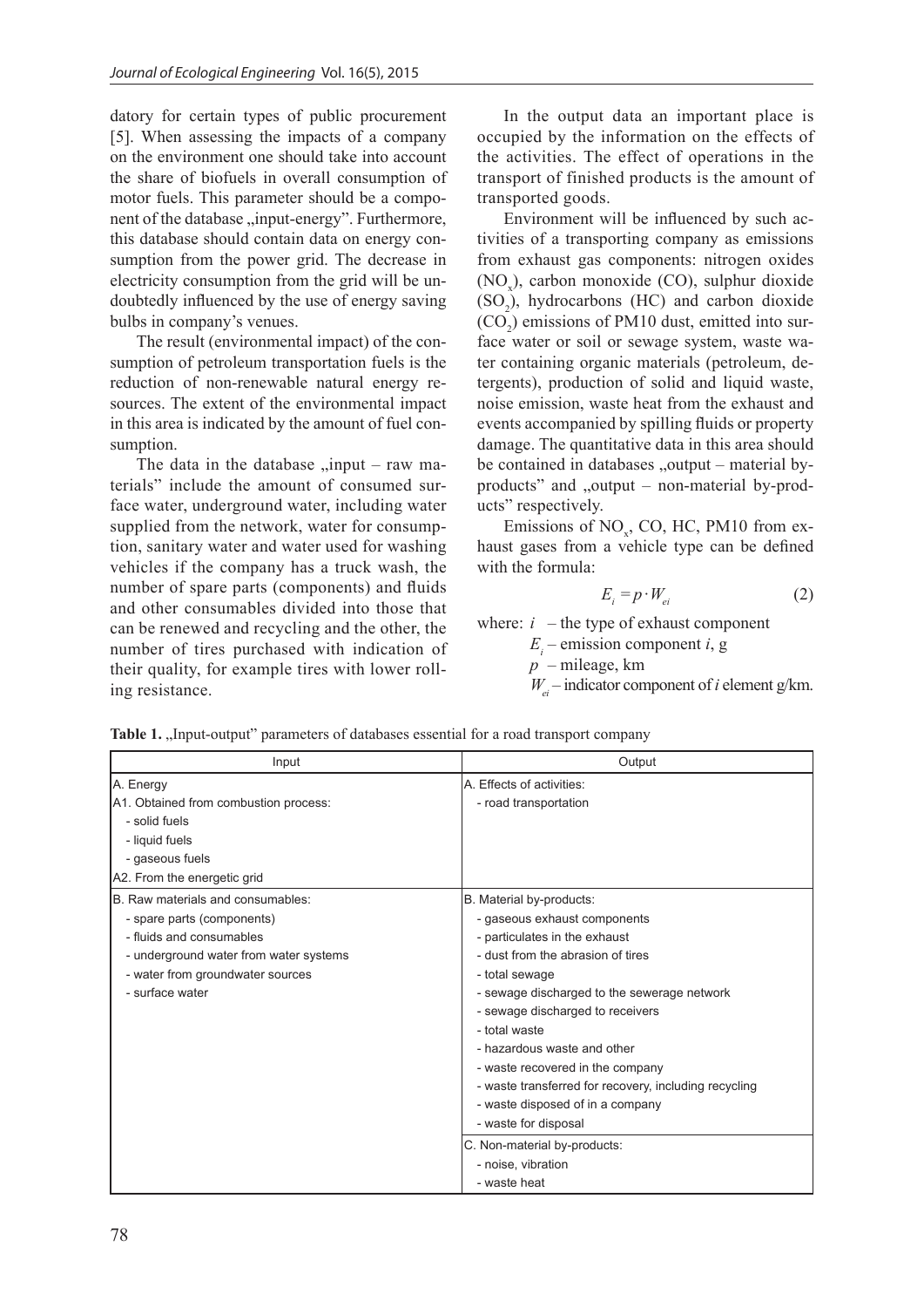The value of  $W_{ei}$  emission of exhaust compo-<br> **DATA FOR THE DETI**<br> **EQUATE:**  $\frac{1}{2}$  *PM10* move be adopted in as nents  $NO<sub>x</sub>$ , CO, HC, PM10 may be adopted in accordance with the COPERT 4 method [1], which  $\frac{1}{2}$ allows to take into account the average speed on a particular type of road infrastructure (town, city, highway) type of vehicle (e.g. car, light and heavy truck, characterized by the following parameters: environment should also fuel type, engine capacity of passenger vehicles, ic benefits in a form of gross vehicle weight rating of heavy utility vehi-<br>environment (environment) cles, emission standard Euro [2, 6]. for using the environme *Ei -* emission component *i*, g

 $CO<sub>2</sub>$  emissions depend on the amount of burnt imp fuel and can be estimated using the relationship: The fees are a

$$
E_{CO_2} = \frac{44}{12} \frac{U_C}{100} \rho_{pal} Z_{pal}
$$
 (3)

where:  $E_{CO_2}$  – CO<sub>2</sub> emissions, g

carbon oxidation, which indicates that  $1 g$  tion (running costs may  $U_c$  – the share of coal in the fuel,% (m/m) 44/12 – conversion from the reaction of of carbon (C) gives  $44/12$  g CO<sub>2</sub>  $\rho_{\text{rad}}$  – density of the fuel, g/dm<sup>3</sup>  $Z_{pal}$  – fuel consumption, dm<sup>3</sup>.

Between the size of  $SO_2$  emissions and fuel consumption there is a relationship, thus this pa-<br>remater can be estimated on the basis of fixel can *SO*<sup>2</sup> *E* - emissions of SO2, g rameter can be estimated on the basis of fuel consumption using the formula:

$$
E_{SO_2} = 2S \cdot \rho_{pal} \cdot Z_{pal} \cdot 10^{-6}
$$
 (4)

 $\mathcal{S}$  -body content in the fuel, ppm (m/m) (m/m) (m/m) (m/m) (m/m) (m/m) (m/m) (m/m) (m/m) (m/m) (m/m) (m/m) (m/m) (m/m) (m/m) (m/m) (m/m) (m/m) (m/m) (m/m) (m/m) (m/m) (m/m) (m/m) (m/m) (m/m) (m/m) (m/m) (m/m) (m/m) ( *ρpal*, *Zpal* - as in formula (3). where:  $E_{SO_2}$  – emissions of SO<sub>2</sub>, g

S – sulphur content in the fuel, ppm (m/m)  
\n
$$
\widetilde{Z}_{pal}^{sp}
$$
 – fuel consumption  
\n $\widetilde{Z}_{pal}^{sp}$  – fuel consumption  
\n $s$  – unit fees PLN/Mg.

The evaluation of environmental impact of The unit fee rate de waste water discharged by the company is pos-<br>used, permissible gross sible on the basis of data on the amount of used date of first registration and entering the sewage system, as well as the determined by the Reg values of parameters characterizing the wastewa-<br>the environment [3]. The ter composition, particularly the concentration of of fuel should be detern oil substances, concentrations of suspensions, the water discharged to the sewage treatment plants indicators  $BOD_5$  (five-day, biochemical oxygen demand), COD (chemical oxygen demand), the sum of chlorides and sulphates. These parameters should be monitored regularly and recorded in the database "output-material by-products".

> An important element of the database "output-material by-products" is the data on the types of waste and their codes according to the Catalogue of waste [7], the amount of waste and method of their management with consideration to the amount of waste to be recovered or disposed of by the company alone or through specialized companies.

# **DATA FOR THE DETERMINATION OF FEES FOR THE USE OF THE ENVIRONMENT**

The effect of environmental actions in a company, which particularly prevent pollution, in addition to a reduction in business pressures on the environment should also be measurable economic benefits in a form of lower fees for using the environment (environmental fees). Lower fees for using the environment indicate a smaller scale impacts of business on the environment.

 $\sum_{2} = \frac{144}{12} \frac{C_{C}}{100} \rho_{pal} Z_{pal}$  (3) running costs include the costs of "end of pipe" The fees are a component of the running costs of ecological environment. Apart from them, operations, i.e. eliminating the production of impurities (e.g. sewage treatment plants, landfills), the operating costs of actions to prevent pollution (running costs may include only incremental costs compared to the costs of the alternative technology operating without actions for environment protection), service charges, research and development costs and monitoring costs.

 $B_{\text{other}}$  companies involved in the transport of fin-<br>
Companies involved in the transport of finished products are certainly subjects to the fee for gases and dust emitted from combustion of fuels in internal combustion engines. The amount of the fee per year is determined by the formula:

$$
Q_{sp} = Z_{pal} \t s
$$
 (5)  
where:  $Q_{sp}$  – fee for gases and dust emitted, PLN  
 $Z_{pal}$  – fuel consumption in the period, Mg

 $\tau$  set as well as well as well as well as well as the wastewaters characterizing the wastewater composition,  $\alpha$ The unit fee rate depends on the type of fuel used, permissible gross vehicle weight and the date of first registration, or from the EURO emission standards met by the vehicle. The rates are determined by the Regulation on fees for using the environment [3]. The mass of a given volume of fuel should be determined using fuel density:  $0.755 \text{ kg/dm}^3$  for motor gasoline,  $0.84 \text{ kg/dm}^3$ for diesel and biodiesel,  $0.5 \text{ kg/dm}^3$  for liquid gas propane-butane (LPG),  $0.74 \text{ kg/m}^3$  for compressed natural gas (CNG).

> Companies with other sources of toxic gas and dust emission into the air, like burning fossil sources of energy (furnace, boilers), fuel combustion in other than power generation installations, technological processes (varnishing, welding, painting), the transhipment of motor gasoline, have an obligation to calculate the fee for gases and dust emitted into the air from these sources.

> In case the company takes all of the water from the water supply system and the sewage is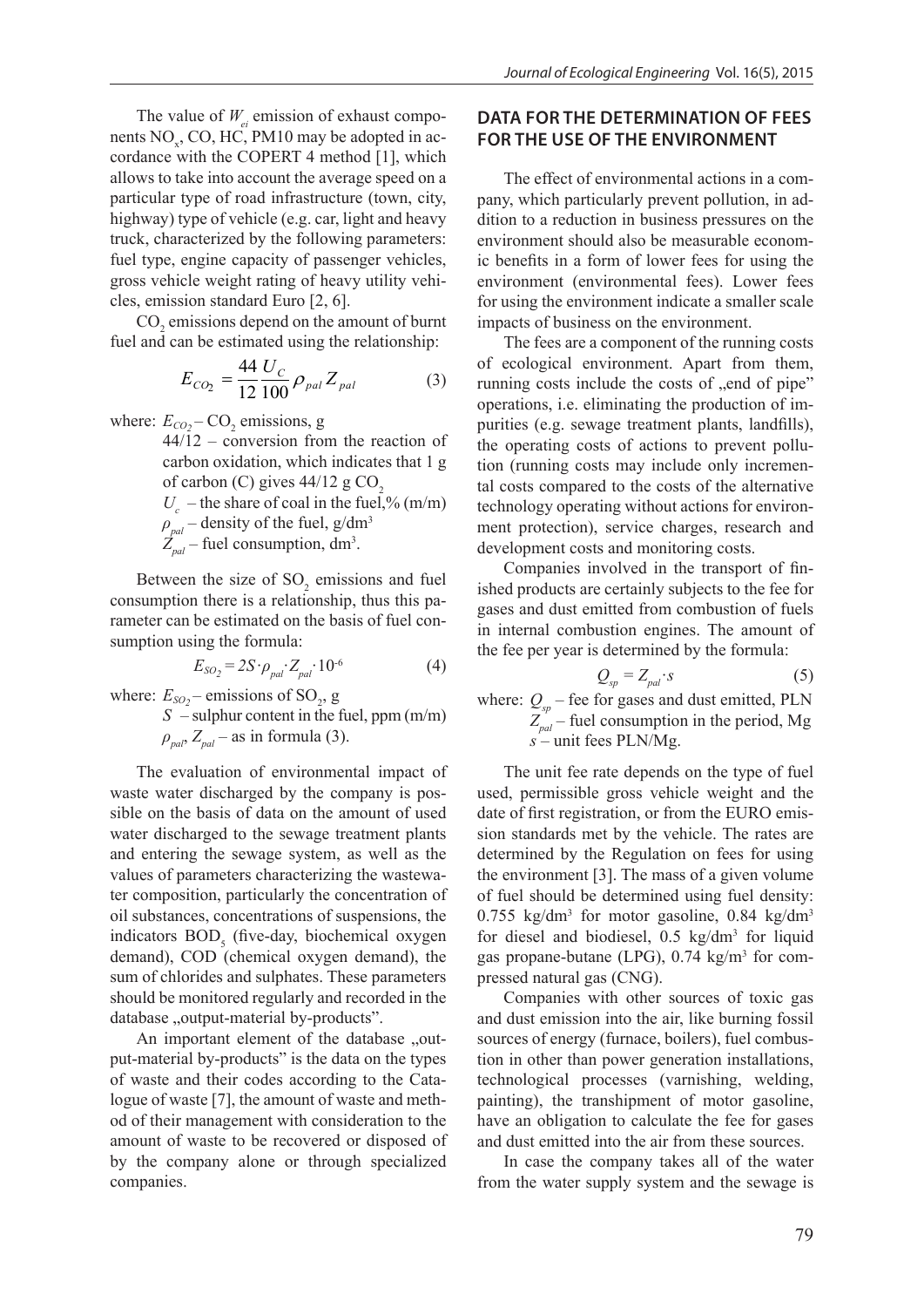discharged into the municipal sewerage system, then such a way of wastewater management is not subject to environmental charges. The company is charged by water provider and wastewater recipient only. While the fee for the use of the environment is charged in case groundwater, surface water, inland and coastal waters are used for business purposes.

The fee for using surface waters is calculated from the formula:

$$
O_{wp} = V \cdot s \cdot w \tag{6}
$$

where:  $O_{wp}$  – fee for groundwater extraction, PLN  $V$  – the amount of underground water used, m<sup>3</sup>

> *s* – unit rate charge for underground water intake, PLN/m<sup>3</sup>

 $w - a$  fee differentiating factor.

Unit rate fee for using groundwater depends on the purpose. There are, three types of purposes: consumption, social and living, and production and for other purposes.

The value of the fee differentiating factor depends on the quality of water and water treatment methods performed by the user. For example, if water is not subject to treatment processes or it is only disinfected or demineralized, the factor  $w = 2$ . In case where water is subjected to ammonia removal, coagulation, or adsorption, the factor  $w = 0.5$ .

Individual fees for  $1 \text{ m}^3$  of groundwater and differentiating factors are given in the regulation on the fees for using the environment [3].

Database on charges for groundwater use should include the following information: the quantity of water used in the reporting period, the code corresponding to the purpose of using water, water quality indicators, unit fee rates, the factors differentiating the fee.

Discharging rainwater or snowmelt collected in a closed or open sewage systems, except an ordinary sewage system, into surface water or ground water treatment is also subject to fees. Transport companies supplying waste water from washing vehicles to the sewage system are subject to this fee. The fee for releasing waste into surface waters or surface waters are determined ferentiating factor. according to the formula:

$$
O_s = \max O_{s1i} + \sum_j O_{s2j} \tag{7}
$$

waters or soil, PLN where:  $O<sub>s</sub>$  – fee for releasing waste into surface

max  $O_{\text{sh}}$  – the value of highest fee calcu-<br>the company is require  $\frac{1}{\sqrt{2}}$ 

lated separately for contamination and expressed by *i* factors; the following indicators are taken into account:  $BOD<sub>5</sub>$ , COD (chemical oxygen demand determined by dichromate method), total suspended solids, total chloride and sulphate ions, PLN  $O_{s2j}$  – fees for other substances, such as volatile phenols, heavy metals and other substances listed in the Regulation on fees for using the environment [3], PLN  $j$  – type substances covered by the fee.

The fee for contamination expressed by *i* indicator is calculated for each indicator, according to the formula:

$$
O_{s1i} = L_i \cdot s \cdot w \tag{8}
$$

where:  $L_i = S_i \cdot Q_s$ 

 $L_i$  – pollutant load expressed by *i* indicator, kg

> *Si* – impurity concentration expressed by *i* indicator, g/dm<sup>3</sup>

 $Q_s$  – the amount of wastewater, m<sup>3</sup>

*s* – unit fee rate (according to [3]) per 1 kg of substances released into the sewage system or to the ground, PLN/kg

 $w - a$  factor differentiating the fee for  $BOD<sub>5</sub>$  and COD depending on the type of wastewater (taken according to [4]), for other pollutants the coefficient  $w = 1$ .

 $O_{32j}$  fee for other substances in industrial or municipal wastewater, other water for living purposes, is calculated according to the formula:

$$
O_{s2j} = L_j \cdot s \tag{9}
$$

where:  $L_j$  – load of *j* substance covered by the fee, kg *s* – unit fee rate (according to [3]) for 1 kg of substances released into the sewage system or to the ground, PLN/kg.

The database of information necessary to determine the fees for releasing sewage into surface waters or soil should contain the following parameters: the amount of sewage, the type of sewage, concentration of substances in the wastewater taken into account when calculating the fee, the unit rate of charge and the values of fee differentiating factor.

In the case where the company has its own rainwater water drainage system collecting contaminated rainwater and snowmelt flowing down from the surface of the owned permanent surfaces and discharges the water into the sewage system, the company is required to determine the fees for